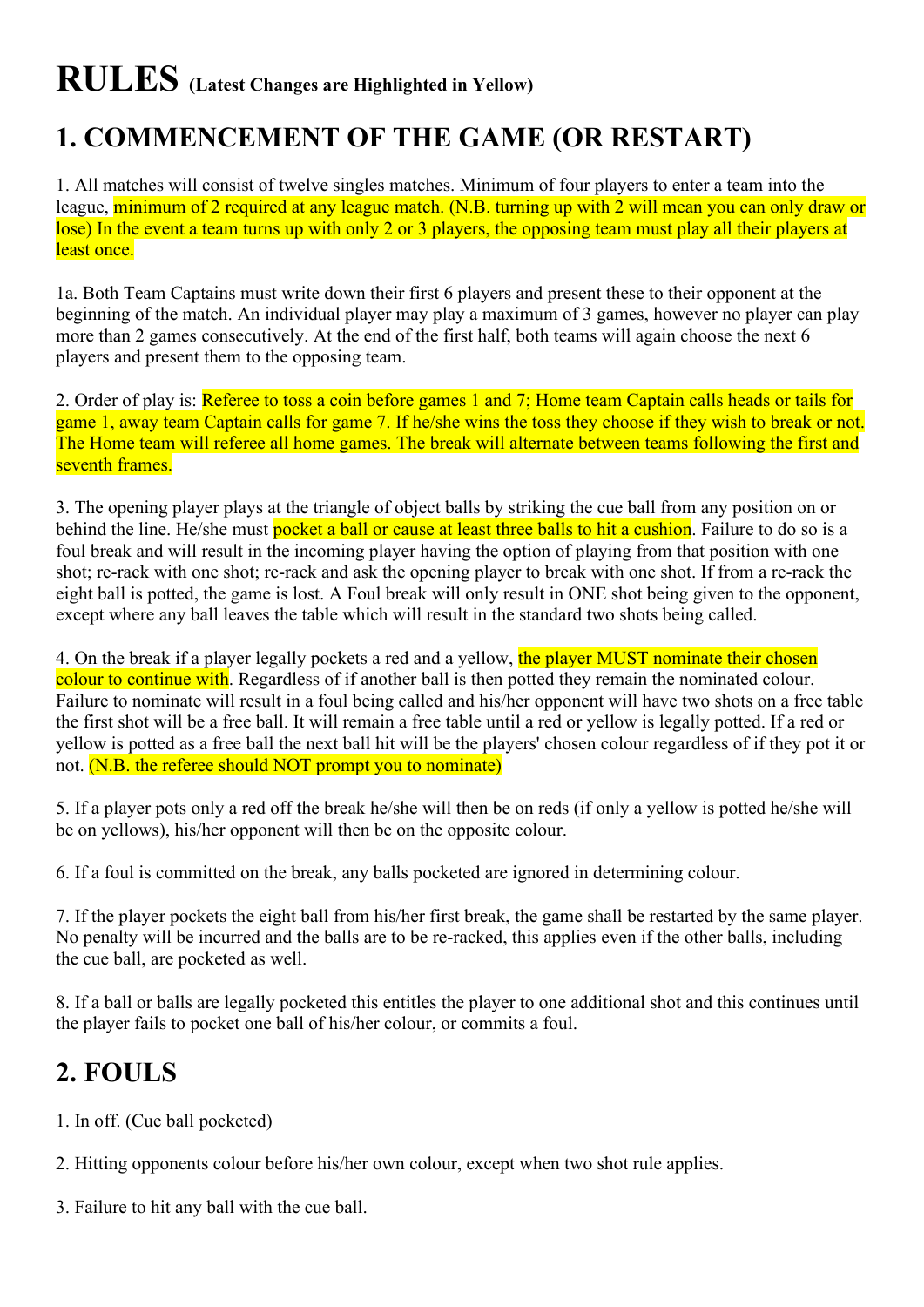4. Jump shots – Defined as when the cue ball jumps over any part of any ball before making contact with their chosen colour.

5. If a player hits the eight ball with the cue ball before his/her own colour have been pocketed, except when the two shot rule applies.

6. Pocketing any opponent's colour, except when two shot rule applies.

7. Ball off the table – shall be defined as when any ball comes to rest anywhere other than the bed of the table. Ball defined as illegally pocketed.

- 8. The cue ball shall be played from on or behind the baulk line.
- 9. If a players body or clothing should touch any ball.
- 10. Player not having at least one foot on the floor.
- 11. Playing or touching, with the cue, any ball other than the cue ball.
- 12. Playing out of turn.
- 13. Playing before the balls come to rest.
- 14. Playing before the ball or balls has been re-spotted.
- 15. Striking the cue ball with any part of the cue other than the tip.
- 16. Striking the cue ball with the cue more than once.
- 17. Failing to nominate a colour when both colours are pocketed off the break.
- 18. Foul Break. (See 1.3)
- 19. Push Shot. (See 5.3)

20. Moving an object ball or the eight ball when playing away from touching ball situation.

21. After the cue ball has made contact with an object ball, at least one ball MUST hit a cushion except when a ball is potted. Failure to do so will result in a foul being called.

22. If a player is totally snookered, he/she must query a "total snooker" with the referee. If confirmed by the referee, then the player will not need to hit a cushion after contact with an object ball. NB: A Player CANNOT call a "Total Snooker" following his/her own shot, only when immediately following his/her opponents shot. (N.B. The referee should NOT prompt as to if it is a total or not)

23. Potting the Eight Ball without correctly nominating which pocket you will pot it in, or failing to nominate which pocket at all.

## **3. PENALTY FOLLOWING ANY FOUL**

1. Following any foul the oncoming player may play the cue ball from where it lies or he/she may move it or request that it be moved by the referee, to anywhere on or behind the baulk line. (See 5.4)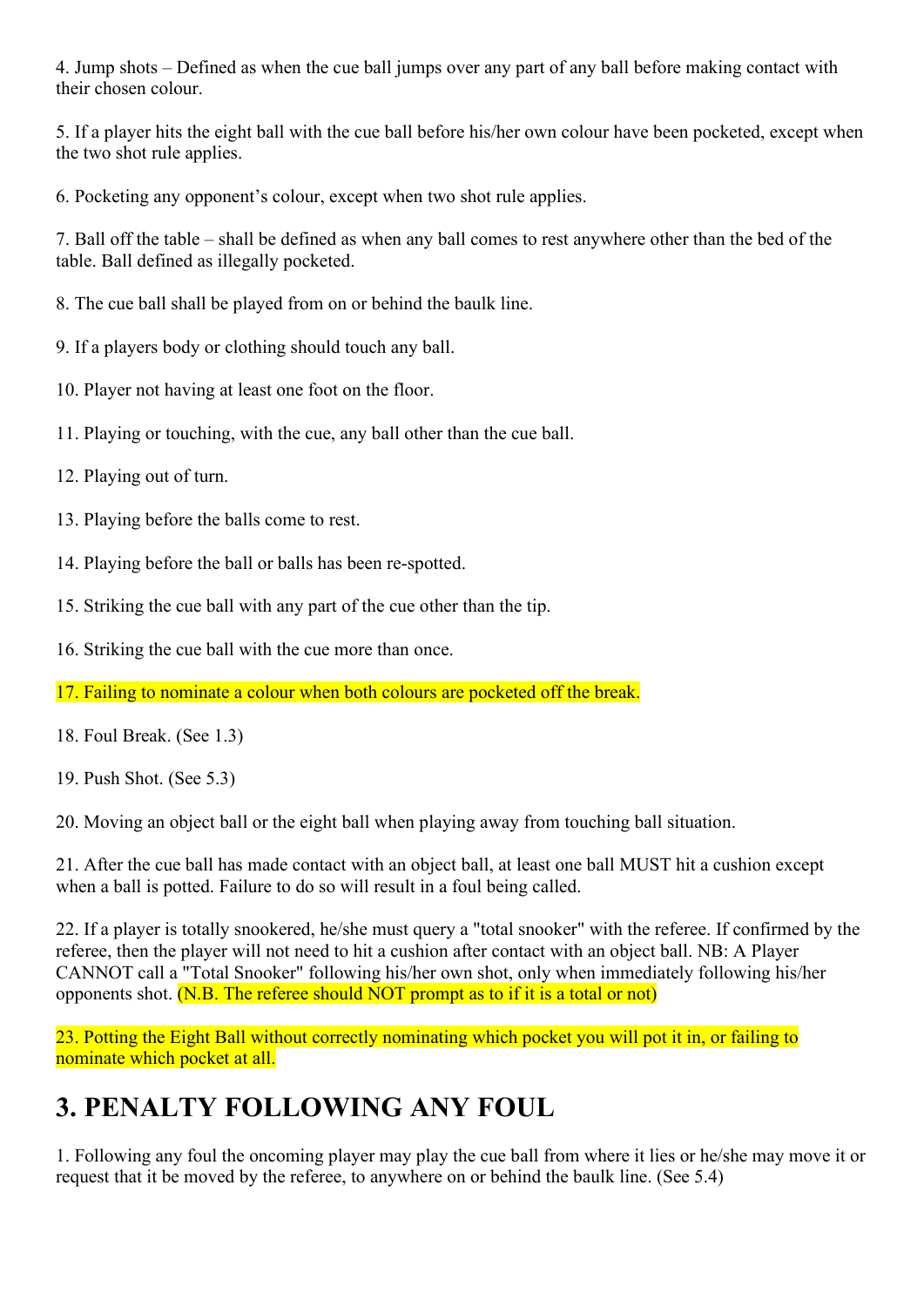2. Following any foul the oncoming player is entitled to one free shot with which he/she may, without nomination, play the cue ball onto any ball including the opponent's colour or the eight ball. However, he/she may not pocket the eight ball, which would mean the loss of the game.

N.B. If a free ball is used, it automatically becomes whatever colour that player was on, so it cannot be used to "plant" the black. (If the black ball is covered and the player cannot hit it, a re-rack should normally be called).

3. Following the single free shot described above, the player will commence his/her normal visit carrying the second shot until failing to pocket his/her coloured ball.

#### **4. WIN/LOSS OF GAME**

1. If the player pockets the eight ball before he/she pockets all balls of his/her own colour, he/she loses the game except from a break shot.

2. A player potting any other ball at the same time as the eight ball is pocketed loses the game.

3. A player who clearly fails to make any attempt to play a ball of his/her colour will lose the game.

4. If a player seeks to gain an advantage by deliberately touching a moving ball or retrieving a ball dropping into a pocket, he/she will lose the game.

5a. Eight Ball rule : An eight ball clearance can be achieved by the person who breaks, or by his/her opponent on their FIRST visit to the table when no other balls have been potted. If the person who breaks commits a foul, then an eight ball clearance can only be claimed by his/her opponent if they clear EIGHT balls without the use of two shots.

N.B. if the person who breaks pots both a yellow and a red and commits a foul, the proceeding player CANNOT claim an eight ball clearance, even if they clear their remaining choice of colour and the black.

In short - an eight ball clearance is ONLY claimed if a player clears 7 colours and the black at his/her FIRST visit to the table without the use of two shots, leaving 7 of the opposite colour on the table.

5b. 8 Balls are counted in all league games, cup games and competitions. These should be advised by whoever is running the event in which an 8 ball is made to the league on the night.

6. You must nominate which pocket you will pot the black ball in – even if it is obvious. If you fail to do so, even if you pot the black the game is lost. Also, if you nominate a pocket and the black is potted in a different pocket you forfeit the game. In the event you have two shots on the black and you nominate and miss on your first shot, you can select a different pocket for your second shot if you wish. (N.B. the referee must NOT prompt you to nominate your choice, nor must any other player or spectator from either team)

## **5. GENERAL**

1. Each League match will consist of 12 singles games. Each team must field at least 2 players, and any player may play up to 3 games per match.

In the event that a team turns up with 2 players, 6 games will automatically be declared forfeit. Turning up with 3 players, 3 games will automatically be declared forfeit. (In short when only two or three players are available all players must play three games). Where a team only fields 2 or 3 players, the opposing team must play all their available players at least once.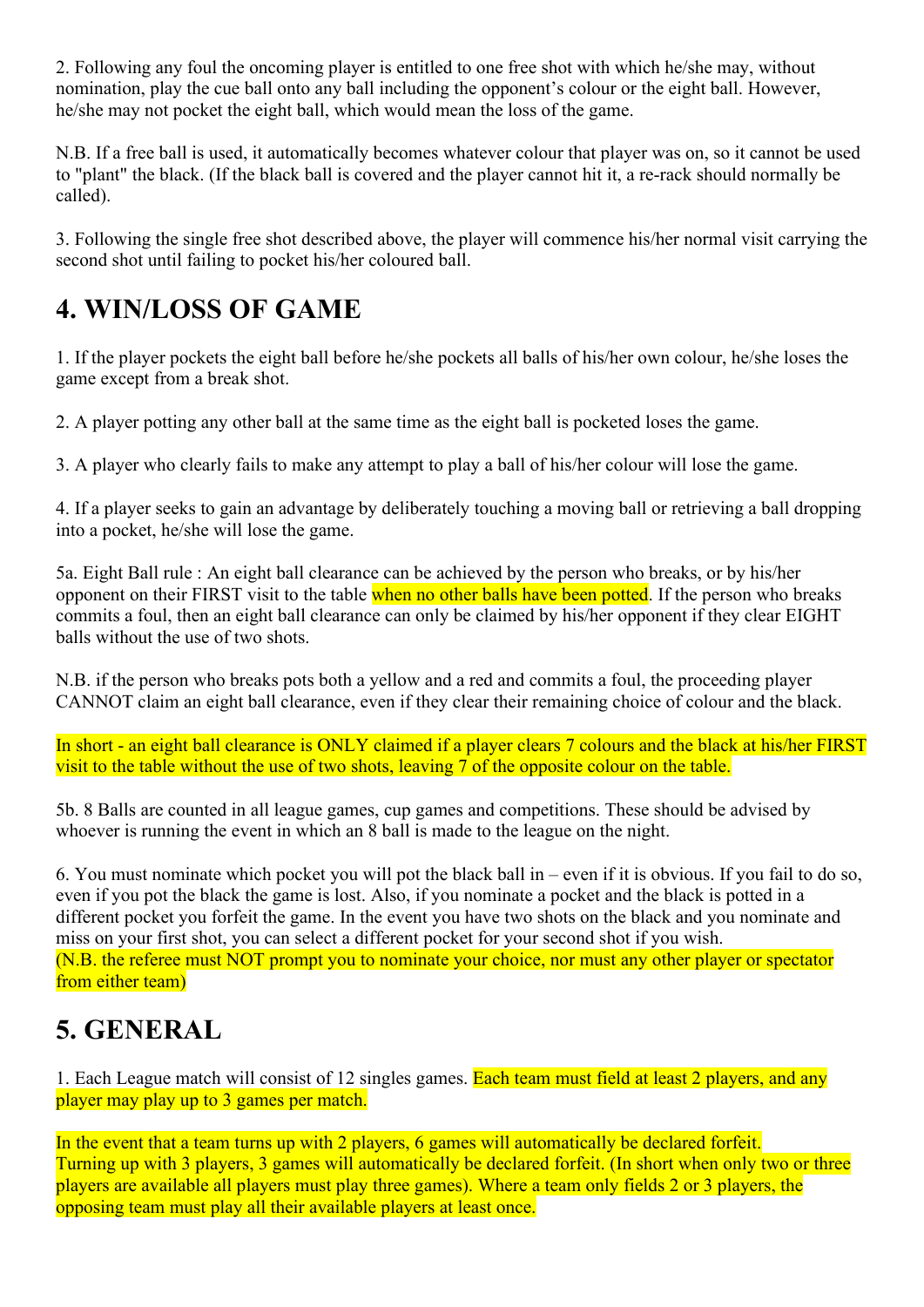2. Any player entering a competition or cup game must have already played at the least one league match.

3. Push Strokes-Defined as when the tip of the cue remains in contact with the cue ball once it has commenced its forward motion.

4. When a player has the cue ball in hand, he/she plays from any position from behind the baulk line, in any direction.

5. The player in control – A player is said to be in control of the table from the time his/her body, cue or clothing touches the table prior to his/her visit, through his/her visit and up to when his/her opponent does likewise prior to his/her visit. Any ball which falls into a pocket during this period, he/she is said to have pocketed and he/she is liable to any penalties or benefits normally awarded to him/her for the pocketing of that ball or balls.

6. The game is completed when the eight ball is pocketed and all remaining balls including the cue ball have come to rest.

7. A player must play away from any touching ball, which must not move. (See fouls). If the touching ball is one of the player's own colour he/she is deemed to have played that ball.

8. Coaching is deemed to be un-sportsman-like behaviour.

9. A referee, if requested, may advise on the rules.

10a. Score Cards – The HOME team will fill in the card and be responsible for its delivery. These should reach the League compiler no later than the Saturday following the game. ANY LATE CARDS or INCOMPLETE CARDS will result in a 1 point penalty deduction.

N.B a score card MUST be completed even when a game is cancelled. If a game is postponed, the Home Team must notify the league compiler by telephone, email or text by the Saturday following the game or a penalty will be issued as if it were a late card.

10b. BOTH Team Captains are also responsible for sending the score via Social Media to the league at the end of the match – photos of the score card can be sent via Text(MMS), imessage, WhatsApp Messenger or email. Mobile Number for the league is 07771677801

11. Teams should be at the venue they are playing at by 8:00 PM when the draw should take place. The first game should commence at 8:15 PM. 1 game can be claimed for every 10 minutes that a team and does not show after 8:15 PM. If a team has not arrived by 8:45 PM the game is claimed 12-0, and the team that didn't show will be docked one penalty point from the league table.

12. Late players – If a players name has been entered on the card, but he/she is not in attendance by the time of his/her game, then that game is conceded.

13. Cancelled / Postponed matches – should a team be unable to attend a fixture, that team should give a minimum of 24 hours notice to their opposition. The other team may then provide two dates within two weeks on which they are able to play the fixture. Should a team not provide adequate notice, that team will forfeit the game as a 12-0 defeat, and will incur a 1 point penalty.

In the event of a postponed match, the home team must notify the league compiler before the Saturday following the original fixture date. If the match is cancelled or forfeit, the home team must still submit a score card (See point 5.10 above)

14. At the end of each game, it is considered sportsman-like to offer to buy the winner a drink.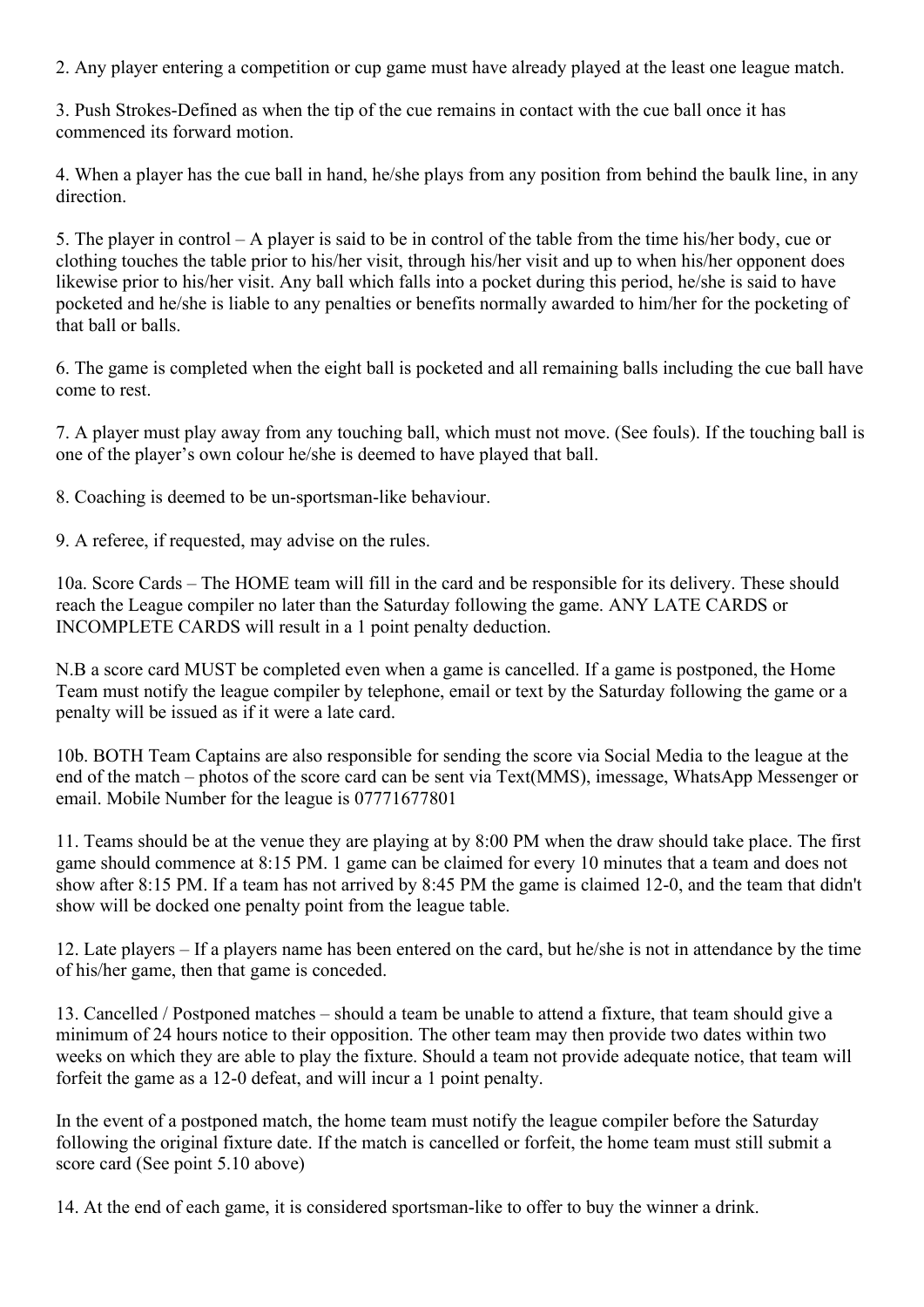15. Cup – Should any cup game result in a draw - Captains will designate their "If we Draw" Player at the beginning of the second leg before the draw and play commence.

16. Competition Registration – All Players must register for competitions they wish to participate in on the designated night (See fixtures list)

#### **6. STALE-MATE**

1. Should any situation arise where no legal shot can be played, then the game shall be restarted by the same player, whether this situation is arrived at by accident or design.

2. If, in the opinion of both captains, neither player is allowing the game to progress, or a stale-mate situation has arisen, then the game shall be restarted by the same player.

#### **7. TRANSFERS**

1. A player is considered registered once he/she plays his/her first game of the season for a team. A player can register at any time in a season (£2 fee payable to the league). Individual players may transfer to another team up to 2 times in one season at a fee of £5. All previously accrued individual stats will be lost.

2. Team transfers, whilst discouraged, may be necessary under certain circumstances (i.e. venue closure). In any event both venue landlords/stewards as well as the league must be informed. In the event of a full team transfer, the transferring team will play under their new venues name. In the event of a team split, the part of the team remaining at the venue will continue to play as per the fixtures, the other players can join an alternative existing team but all individual stats will be reset and each player will be charged the transfer fee of £5

#### **8. REFEREES**

1. A referee must be provided for every match. The home team will provide the referee for all home games.

2. Any disputes must be settled between the players at the table and the referee, with the referee's decision being final, based on the rules provided.

3. In the event of a dispute not being resolved at the table all reasonable attempts must be made to contact a league official for a decision. The League Officials' decision will then be final. In the event a decision cannot be met (and if possible) the disputed game will be replayed.

4. Referees should observe the game at all times, and properly.

5. A referee may call a 2 minute warning to any player he/she believes may be taking excessive time to play a shot, (on very difficult shots this rule does not apply).

# **9. FEES AND FINES**

1. Entry to the league is conditional on the entry fee determined at the AGM being paid in full at that meeting. A notification of the amount will be provided in advance (currently £50 per team).

2. Late Cards & incomplete cards will not be penalised by fines - the team(s) involved will be docked 1 point from their league total - points to be deducted will be taken off and shown as deducted on the league table. The team(s) will have the chance to appeal on finals night. The decision of the league organiser(s) shall be final.